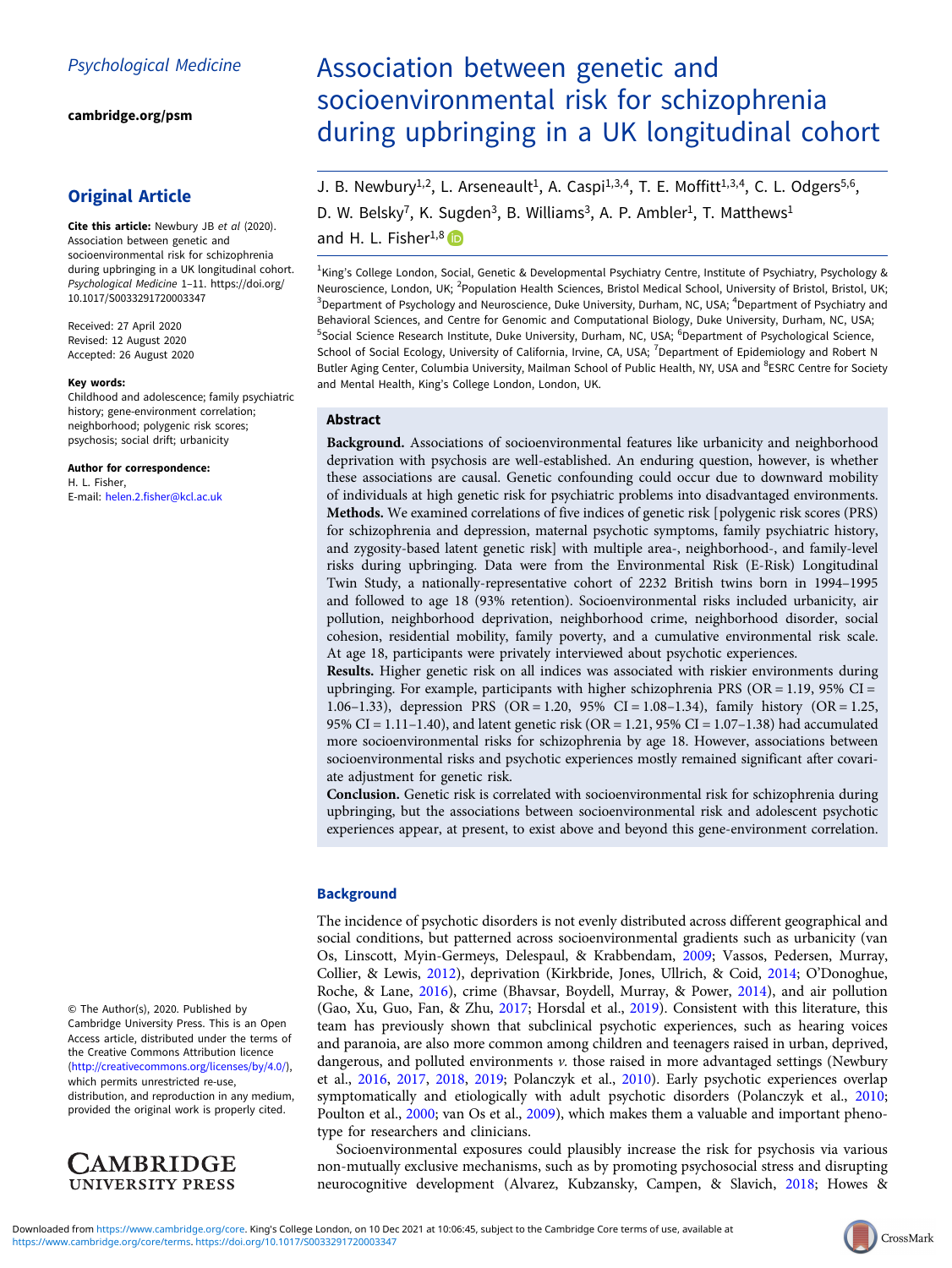Murray, [2014](#page-9-0); Lederbogen et al., [2011](#page-9-0); van Winkel, Stefanis, & Myin-Germeys, [2008](#page-10-0)). An enduring question, however, is whether associations of socioenvironmental risk factors with psychosis are truly causal. The process by which people 'choose' where to live is not random: it is influenced by our individual characteristics and resources. These selection processes likely result in compositional differences between individuals living in advantaged v. disadvantaged environments. For example, functional impairment due to high genetic risk could lead individuals to drift downward in social mobility into more crowded and impoverished settings. This selection process could occur over an individual's lifetime (intra-generational), as well as across generations (intergenerational) (Solmi, Lewis, Zammit, & Kirkbride, [2019\)](#page-10-0), and thereby confound the observed associations between the environment and psychosis.

Findings from Scandinavian registry data (Mortensen et al., [1999;](#page-9-0) Pedersen, [2001\)](#page-10-0) have long shown that associations between urbanicity and psychosis are not confounded by family psychiatric history, the workhorse measure of genetic risk. However, family history captures only the diagnosed fraction of genetic risk for psychopathology (Yang, Visscher, & Wray, [2010\)](#page-10-0). Polygenic risk scores (PRS) – which aggregate the effects of thousands of genetic variants to index an individual's genetic risk for a phenotype (Dudbridge, [2013](#page-9-0); Plomin, Haworth, & Davis, [2011](#page-10-0)) – offer new opportunities to examine the role of genetics in the link between socioenvironmental risk and psychosis. A handful of recent studies have explored this question. Higher schizophrenia PRS has been associated with urbanicity and deprivation in adulthood (Colodro-Conde et al., [2018;](#page-9-0) Sariaslan et al., [2016\)](#page-10-0), and with deprivation and air pollution at birth (Horsdal et al., [2019](#page-9-0); Solmi et al., [2019\)](#page-10-0). In contrast, other studies have reported null associations between PRS and urbanicity at birth (Paksarian et al., [2018](#page-10-0); Solmi et al., [2019\)](#page-10-0). Furthermore, we recently identified consistent associations between PRS for education and ecological risk in childhood; but associations were inconsistent for PRS for schizophrenia (Belsky et al., [2019\)](#page-9-0). Findings remain equivocal. Therefore, the present study addressed this topic by examining the association between genetic risk and socioenvironmental risk for schizophrenia during upbringing.

Like family history, PRS are imperfect measures of genetic risk. Complex traits are polygenic, and PRS currently capture only a small portion of this genetic variance (Ripke et al., [2014;](#page-10-0) Wray et al., [2018](#page-10-0)); while at the same time confirming the presence of substantial pleiotropy between different disorders like psychosis and depression (Legge et al., [2019;](#page-9-0) Pain et al., [2018](#page-10-0)). Therefore, this study incorporated five genetic risk indices, including schizophrenia PRS, depression PRS, maternal psychotic symptoms, family psychiatric history, and latent genetic risk scores derived using the twin design. This allowed us to contrast findings between PRS, which are partial through direct measures of genetic risk that are uninfluenced by the environment, with family- and twinbased measures, which capture risk more comprehensively but reflect both genetic and environmental influences. Furthermore, as well as area-level features like urbanicity, our study included detailed, high-resolution measures of neighborhood- and familylevel risks that are typically enriched in cities. Based on our previous findings, measures included urbanicity, air pollution, neighborhood deprivation, neighborhood crime, neighborhood disorder, neighborhood social cohesion, residential mobility, and family poverty. Finally, rather than focusing on one time-point (e.g. birth or adulthood), our study spanned birth to age 18. Our rationale was that socioenvironmental exposures early in life, rather than in

adulthood, often associate with psychosis most strongly (Pedersen & Mortensen, [2001\)](#page-10-0), meaning that interventions during childhood and adolescence hold the best promise for improving mental health outcomes (Davidson, Grigorenko, Boivin, Rapa, & Stein, [2015](#page-9-0)). Additionally, children  $\nu$ . young adults have relatively little choice about where they live, meaning that intra-generational drift may increase across development. A focus from birth to adolescence will therefore highlight whether correlations between genetic and environmental risk indicate (a) reverse causation in which genetic risk leads adults into riskier environments, meaning that addressing risks would have little impact on psychosis outcome; or (b) that genetic risk influences exposure to causal risk factors, in which case addressing risks would reduce young people's risk for psychosis.

## Methods

## Study cohort

Participants were members of the Environmental Risk (E-Risk) Longitudinal Twin Study, which tracks the development of a nationally representative birth cohort of 2232 twin children born in 1994–1995 across England and Wales and initially assessed at age 5. Follow-up home-visits were conducted when participants were aged 7, 10, 12 and 18 (participation rates were 98%, 96%, 96% and 93%, respectively). At age 18, the E-Risk sample included 2066 participants, comprising 56% monozygotic (MZ) twin pairs and 49% males. There were no differences between those who did and did not take part at age 18 in terms of age-5 socioeconomic status (SES) ( $\chi^2$  = 0.86; p = 0.65), age-5 IQ scores ( $t = 0.98$ ;  $p = 0.33$ ), or age-5 internalizing or externalizing behavioral problems ( $t = 0.40$ ;  $p = 0.69$  and  $t = 0.41$ ;  $p =$ 0.68, respectively). E-Risk families are representative of UK households across the spectrum of neighborhood socioeconomic conditions according to consumer-classification systems (CACI Information Services, [2006](#page-9-0)): at follow-up, 27% of E-Risk participants lived in 'wealthy achiever' neighborhoods compared to 25% of households nationwide; 7% v. 12% lived in 'urban prosperity' neighborhoods; 28% v. 27% lived in 'comfortably off' neighborhoods; 13% v. 14% lived in 'moderate means' neighborhoods; and 26% v. 21% lived in 'hard-pressed' neighborhoods (Odgers et al., [2012](#page-10-0)b). Likewise, E-Risk families are representative of UK households according to the Index of Multiple Deprivation (online Supplementary Figure 1). The Joint South London and Maudsley and the Institute of Psychiatry Research Ethics Committee approved each phase of the study. Parents gave written informed consent and participants gave written assent at ages 5–12 and written informed consent at age 18. Further details about the sample are reported elsewhere (Moffitt, [2002](#page-9-0)) and in the Supplementary Materials. [Table 1](#page-2-0) displays characteristics for the analysis sample, together with information on missing data.

#### **Measures**

#### Genotyping participants

We used Illumina HumanOmni Express 24 BeadChip arrays (Version 1.1; Illumina, Hayward, CA) to assay common singlenucleotide polymorphism (SNP) variation in the genomes of cohort members. The resulting database was restricted to SNPs called successfully in >98% of the cohort and in Hardy-Weinberg equilibrium ( $p > 0.001$ ). We imputed additional SNPs using the IMPUTE2 software (Version 2.3.1; [https://mathgen.](https://mathgen.stats.ox.ac.uk/impute/impute_v2.html)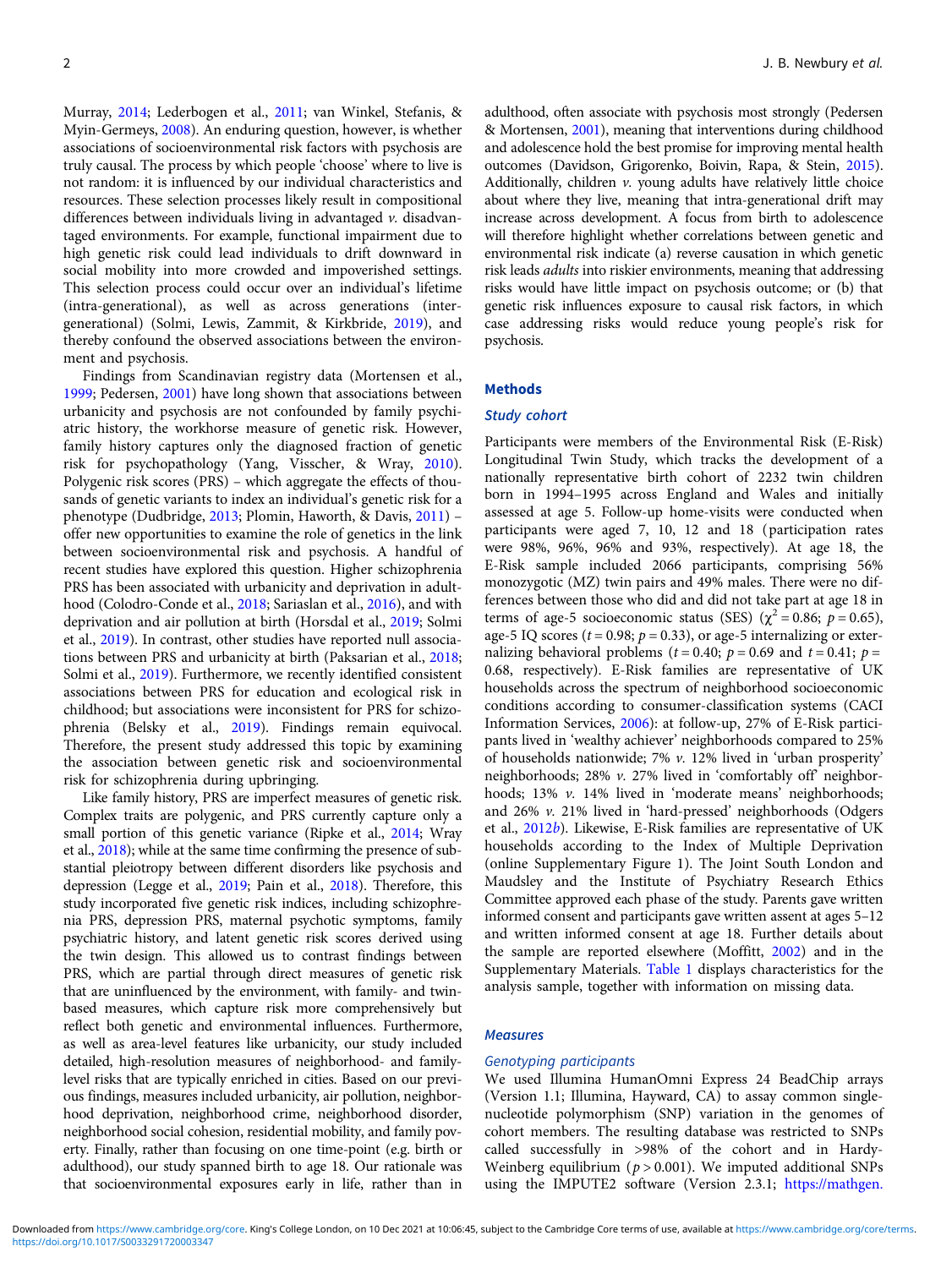<span id="page-2-0"></span>Table 1. Sample characteristics and missing data

| Characteristics and covariates    | M/N       | S.D. / %     | Range                    | Missing N (%) |
|-----------------------------------|-----------|--------------|--------------------------|---------------|
| Sex                               |           |              |                          |               |
| Male                              | 986       | 49.32        | $\overline{\phantom{a}}$ | $\pmb{0}$     |
| Female                            | 1013      | 50.68        | $\qquad \qquad -$        |               |
| Zygosity                          |           |              |                          |               |
| Monozygotic                       | 1110      | 55.53        |                          | $\pmb{0}$     |
| Dizygotic                         | 889       | 44.47        |                          |               |
| Schizophrenia PRS                 | $\pmb{0}$ | $\mathbf{1}$ | $-3.75 - 3.53$           | $\pmb{0}$     |
| Depression PRS                    | $\pmb{0}$ | $1\,$        | $-3.31 - 3.39$           | $\pmb{0}$     |
| Maternal psychotic symptoms       | 0.30      | 0.80         | $0 - 5$                  | 79 (3.95)     |
| Family psychiatric history        | 0.37      | 0.27         | $0 - 1$                  | 79 (3.95)     |
| Latent genetic risk               |           |              |                          |               |
| $\pmb{0}$                         | 743       | 39.97        | $\overline{\phantom{a}}$ | 140 (7.00)    |
| $\mathbf{1}$                      | 566       | 30.45        | $\overline{\phantom{a}}$ |               |
| $\overline{2}$                    | 248       | 13.34        | $\overline{\phantom{0}}$ |               |
| $\overline{3}$                    | 302       | 16.25        | $\qquad \qquad -$        |               |
| Urbanicity (age 5)                |           |              |                          |               |
| Rural                             | 395       | 20.86        | -                        | 104 (5.25)    |
| Intermediate                      | 932       | 49.21        | $\overline{\phantom{a}}$ |               |
| Urban                             | 567       | 29.94        | $\overline{\phantom{a}}$ |               |
| Urbanicity (age 12)               |           |              |                          |               |
| Rural                             | 416       | 21.64        |                          | 77 (3.85)     |
| Intermediate                      | 966       | 50.26        | $\overline{\phantom{a}}$ |               |
| Urban                             | 540       | 28.10        |                          |               |
| Urbanicity (age 18)               |           |              |                          |               |
| Rural                             | 354       | 21.07        | $\qquad \qquad -$        | 319 (15.96)   |
| Intermediate                      | 849       | 50.54        | $\overline{\phantom{a}}$ |               |
| Urban                             | 477       | 28.39        | $\overline{\phantom{a}}$ |               |
| Air pollution (age 10)            | 25.14     | 9.78         | 2.59-57.87               | 71 (3.52)     |
| Air pollution (age 18)            | 18.65     | 8.81         | $2.03 - 69.48$           | 179 (8.95)    |
| Neighborhood deprivation (age 5)  |           |              |                          |               |
| Wealthy achiever                  | 454       | 23.20        |                          | 42 (2.10)     |
| Urban prosperity                  | 90        | 4.60         |                          |               |
| Comfortably off                   | 568       | 29.02        | $\overline{\phantom{0}}$ |               |
| Moderate means                    | 289       | 14.77        |                          |               |
| Hard pressed                      | 556       | 28.41        |                          |               |
| Neighborhood deprivation (age 12) |           |              |                          |               |
| Wealthy achiever                  | 506       | 26.31        | $\qquad \qquad -$        | 76 (3.80)     |
| Urban prosperity                  | 92        | 4.78         | -                        |               |
| Comfortably off                   | 581       | 30.21        | $\overline{\phantom{a}}$ |               |
| Moderate means                    | 243       | 12.64        | $\qquad \qquad -$        |               |
| Hard pressed                      | 501       | 26.05        |                          |               |
| Neighborhood deprivation (age 18) |           |              |                          |               |
| Wealthy achiever                  | 445       | 27.07        | $\overline{\phantom{a}}$ | 355 (17.76)   |
|                                   |           |              |                          | (Continued)   |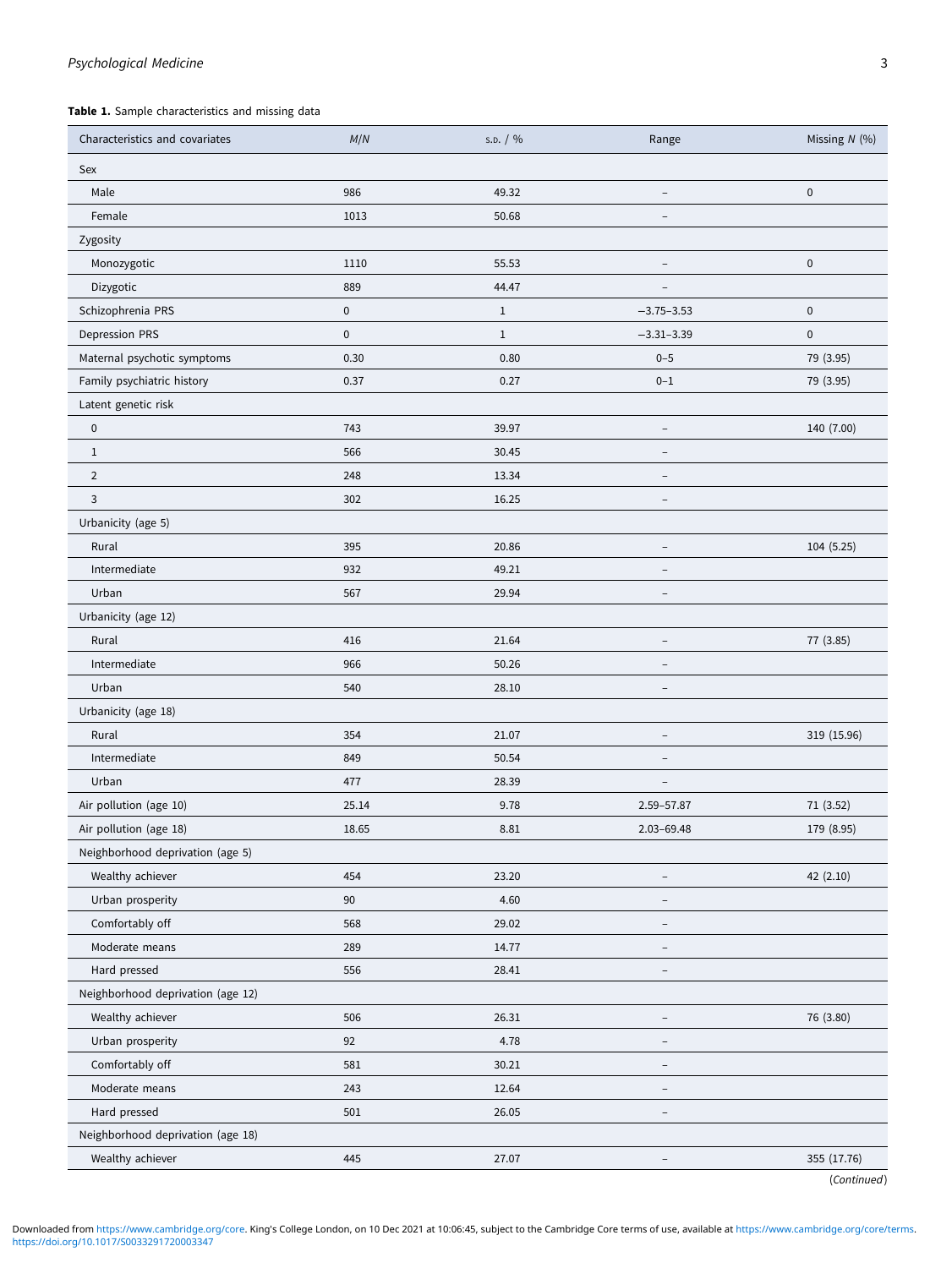#### Table 1. (Continued.)

|  | J. B. Newbury et al. |
|--|----------------------|
|--|----------------------|

| Characteristics and covariates | M/N    | S.D. $/$ % | Range                    | Missing $N$ (%) |
|--------------------------------|--------|------------|--------------------------|-----------------|
| Urban prosperity               | 110    | 6.69       | $\overline{\phantom{a}}$ |                 |
| Comfortably off                | 460    | 2.98       | $\overline{\phantom{a}}$ |                 |
| Moderate means                 | 207    | 12.59      | $\overline{\phantom{m}}$ |                 |
| Hard pressed                   | 422    | 25.67      | $\overline{\phantom{a}}$ |                 |
| Neighborhood crime             | 214.42 | 227.73     | 1.00-1780.75             | 82 (4.10)       |
| Neighborhood disorder          | 0.47   | 0.34       | $0 - 1.93$               | 64 (3.20)       |
| Neighborhood social cohesion   | 2.24   | 0.50       | $0 - 3.71$               | 64 (3.20)       |
| Residential mobility (5-12)    |        |            |                          |                 |
| 0 moves                        | 1062   | 56.31      | $\overline{\phantom{a}}$ | 113 (5.65)      |
| 1 move                         | 479    | 25.40      | $\overline{\phantom{m}}$ |                 |
| $2 + moves$                    | 345    | 18.29      | $\overline{\phantom{a}}$ |                 |
| Residential mobility (5-18)    |        |            |                          |                 |
| 0 moves                        | 803    | 44.91      | $\overline{\phantom{0}}$ | 211 (10.56)     |
| 1 move                         | 500    | 27.96      |                          |                 |
| $2 + moves$                    | 485    | 27.13      | $\overline{\phantom{m}}$ |                 |
| Family poverty                 |        |            |                          |                 |
| High SES                       | 666    | 33.32      | $\overline{\phantom{m}}$ | 0               |
| Medium SES                     | 662    | 33.12      | $\qquad \qquad -$        |                 |
| Low SES                        | 671    | 33.57      |                          |                 |

Note: M, mean; N, number; PRS, polygenic risk score; s.D., standard deviation; SES, socioeconomic status.

[stats.ox.ac.uk/impute/impute\\_v2.html](https://mathgen.stats.ox.ac.uk/impute/impute_v2.html); Howie, Donnelly, & Marchini, [2009](#page-9-0)) and the 1000 Genomes Phase 3 reference panel (Genomes Project Consortium, [2015](#page-9-0)). Imputation was conducted on autosomal SNPs appearing in dbSNP (Version 140; [http://](http://www.ncbi.nlm.nih.gov/SNP/) [www.ncbi.nlm.nih.gov/SNP/;](http://www.ncbi.nlm.nih.gov/SNP/) Sherry et al., [2001](#page-10-0)) that were 'called' in more than 98% of the samples. Invariant SNPs were excluded. The E-Risk cohort contains MZ twins, who are genetically identical; we therefore empirically measured genotypes of one randomly selected twin per pair and assigned these data to their MZ co-twin. We directly measured genotypes of both members of dizygotic (DZ) twin pairs. Prephasing and imputation were conducted using a 50-million-base-pair sliding window. The resulting genotype databases included genotyped SNPs and SNPs imputed with 90% probability of a specific genotype among the European descent members of the E-Risk cohort (N = 1999 participants in 1011 families). Note that the analysis sample for the present study included only ethnically White participants because PRS currently has uncertain validity in non-European descent populations (Martin et al., [2017](#page-9-0); Vassos et al., [2017\)](#page-10-0).

#### Polygenic risk scores

PRS were created for European descent E-Risk participants following the method described by Dudbridge ([2013\)](#page-9-0) using PRSice (Version 1.22; <http://prsice.info/>; Euesden, Lewis, and O'Reilly, [2014\)](#page-9-0). For schizophrenia PRS, SNPs reported in the results of the latest GWAS for schizophrenia (Pardiñas et al., [2018](#page-10-0)) were matched with SNPs in the E-Risk cohort, irrespective of nominal significance with schizophrenia. We then performed clumping by retaining the SNP with the smallest  $p$  value from each LD block (excluding SNPs with  $r^2 > 0.1$  in 500-kb windows), then weighted retained SNPs by effect estimate. To control for possible population stratification, we conducted a principal component analysis of our genome-wide SNP database using PLINK (Version 1.9; Chang et al., [2015\)](#page-9-0). One twin was selected at random from each family for principal component analysis. SNP loadings for principal components were applied to co-twin genetic data to compute principal component values for the full sample. The 10 principal components explained 2.8% of the variance in the schizophrenia PRS. We residualized polygenic scores for the first 10 principal components estimated from the genome-wide SNP data. The residualized scores were normally distributed. We standardized residuals for analysis  $(M = 0, s.D. = 1, range =$ −3.75–3.53). For depression PRS, SNPs reported in the latest GWAS for major depression (Wray et al., [2018](#page-10-0)) were matched with SNPs in the E-Risk cohort, irrespective of nominal significance with depression. Clumping and principal components analysis were conducted as above. Residualized scores were normally distributed, and these were once again standardized for analysis  $(M = 0, s.D. = 1, range = -3.31-3.39)$ .

## Maternal psychotic symptoms and family psychiatric history

Maternal psychotic symptoms and family history ([Table 1\)](#page-2-0) were assessed in private interviews with the mothers when children were aged 12. For maternal psychotic symptoms, mothers were interviewed using the Diagnostic Interview Schedule (DIS; Robins, Cottler, Bucholz, and Compton, [1995\)](#page-10-0) for DSM-IV (American Psychiatric Association, [1994\)](#page-9-0) which provides a symptom count for characteristic symptoms of schizophrenia (e.g. hallucinations, delusions, anhedonia). For family psychiatric history,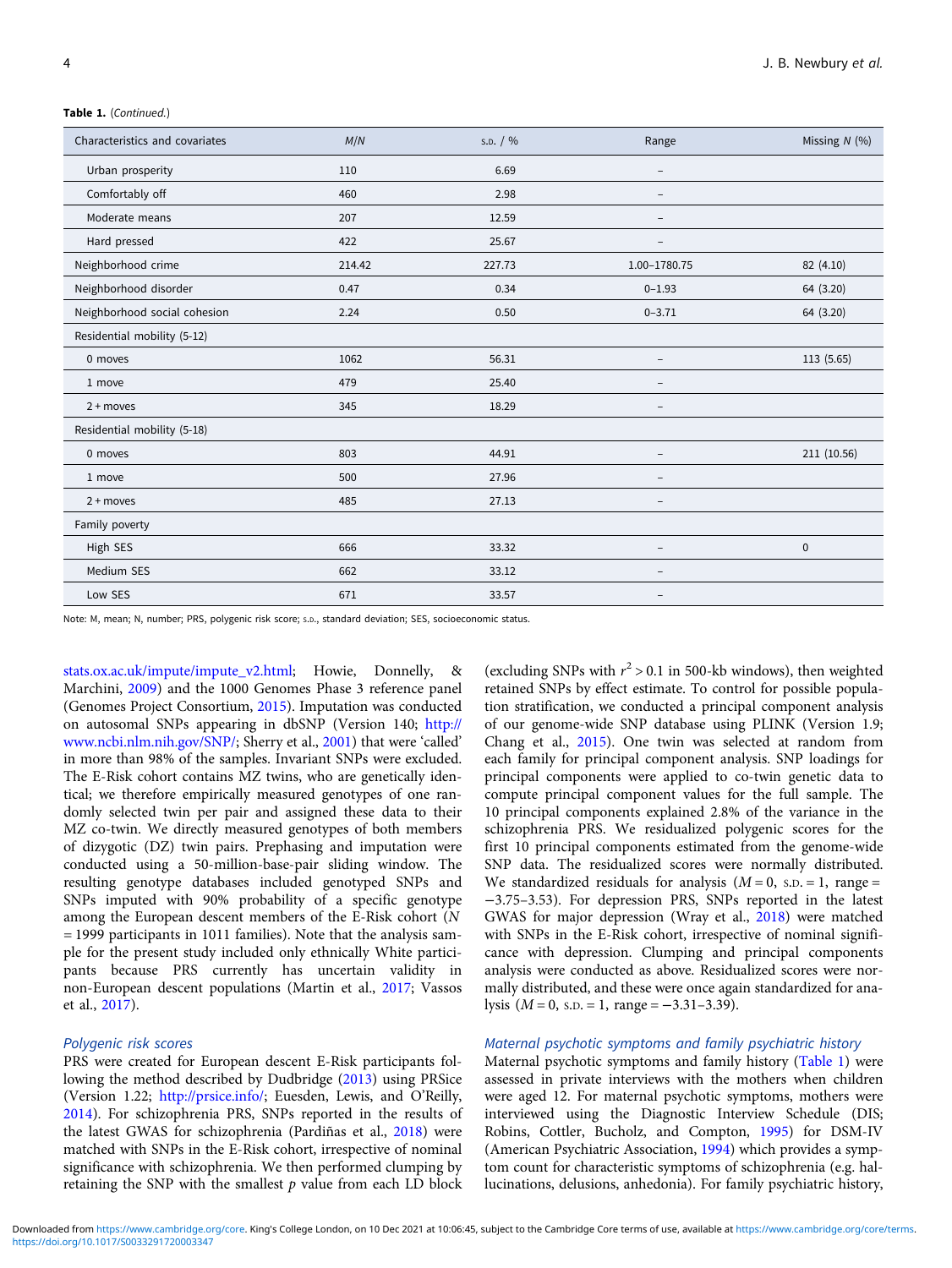

Fig. 1. Illustration of the nature and source of environmental risk variables used in this study.

mothers reported on their own mental health history and the mental health history of their biological mothers, fathers, sisters, brothers, and the twins' biological father (Weissman et al., [2000\)](#page-10-0). This was converted into the proportion of family members with a history of psychiatric disorder (Milne et al., [2008](#page-9-0)).

#### Latent genetic risk scores

Latent genetic risk scores were derived based on each participant's zygosity and whether their co-twin had psychotic experiences. As described by Arseneault et al. [\(2011](#page-9-0)), each twin is represented in the data twice, first as the target and then as the co-twin. A continuum of genetic risk is generated, on the basis that MZ twins are ∼100% genetically identical, whereas DZ twins share ∼50% of the same genes. Thus, we assigned a score of 0 to participants if their MZ co-twin did not have psychotic experiences; a score of 1 to participants if their DZ co-twin did not have psychotic experiences; a score of 2 to participants if their DZ twin did have psychotic experiences; and a score of 3 to participants if their MZ twin did have psychotic experiences.

#### Adolescent psychotic experiences

At age 18, each E-Risk participant was privately interviewed by a research worker about 13 psychotic experiences occurring since age 12. Seven items referred to delusions and hallucinations (Polanczyk et al., [2010\)](#page-10-0), such as 'have you ever thought you were being watched, followed or spied on?' and 'do you hear voices that others cannot?'. Six items referred to unusual experiences which drew on item pools since formalized in prodromal psychosis instruments including the PRIME-screen and SIPS (Loewy, Pearson, Vinogradov, Bearden, & Cannon, [2011](#page-9-0)), such as 'I believe I have special abilities or powers beyond my natural talents'. Further information on this measure is provided in Supplementary Materials. Research workers coded each item 0, 1, or 2 indicating respectively: 'not present', 'probably present' and 'definitely present'. All 13 items were summed  $(M = 1.19,$  $s.D. = 2.58$ , range = 0–18), and scores were placed into an ordinal scale, corresponding to the number of different psychotic experiences rather than frequency of occurrence. Just over 30% of participants had at least one psychotic experience between ages 12

and 18: 69.8% reported no psychotic experiences (coded 0;  $n =$ 1440), 15.5% reported one or two psychotic experiences (coded 1;  $n = 319$ ), 8.1% reported three–five psychotic experiences (coded 2;  $n = 166$ ), and 6.7% reported six or more psychotic experiences (coded 3;  $n = 138$ ). This is similar to the prevalence of psychotic experiences self-reported in other general population non-twin samples (Spauwen, Krabbendam, Lieb, Wittchen, & van Os, [2004](#page-10-0); Yoshizumi, Murase, Honjo, Kaneko, & Murakami, [2004](#page-10-0); Yung et al., [2009](#page-10-0)).

#### Socioenvironmental risks

Socioenvironmental risk variables are described below, in Fig. 1, and in the Supplementary Materials. Some variables were on ordinal scales and some were continuous. All continuous variables were placed into ordinal scales to allow consistent analyses and comparison between variables. Categorizations were based on official classifications and/or precedent. Urbanicity, neighborhood deprivation, and air pollution were available at several timepoints. Therefore, we included data from multiple time-points across childhood and adolescence to explore temporal changes in associations.

Urbanicity was derived from classifications from 2011 census data (Office for National Statistics, [2013](#page-10-0)) and linked to participants' home postcodes at ages 5, 12, and 18. Classifications incorporate data on residential density, settlement size and population sparsity. Resolution is at the Lower Layer Super Output Area (LSOA) level, which contain an average of 1500 residents. A three-level urbanicity variable was used representing rural, intermediate and urban settings ([Table 1\)](#page-2-0). E-Risk participants are nationally-representative in terms of ONS urbanicity classifications; for instance, the nationwide distribution of rural, intermediate, and urban residents in the UK is 18.9%, 45.0%, and 36.1%, respectively.

Air pollution exposure was measured using a coupled regional chemical transport model and street-scale dispersion model (Beevers, Kitwiroon, Williams, & Carslaw, [2012](#page-9-0); Carslaw, [2011](#page-9-0)). Based on our previous findings in this cohort (Newbury et al., [2019](#page-9-0)), the present study focusses on nitrogen dioxide  $(NO<sub>2</sub>)$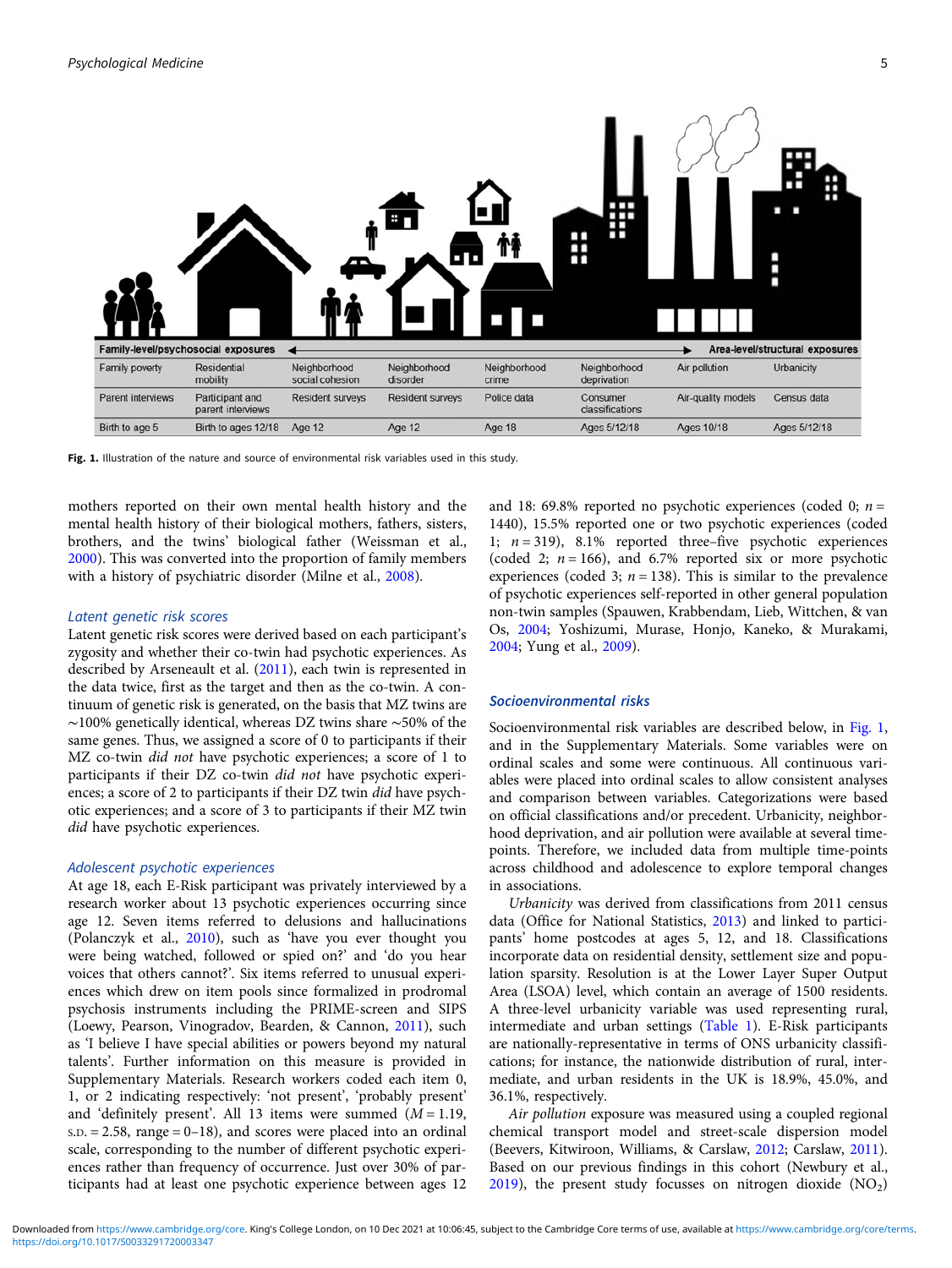exposure. Annualized estimates of ambient  $NO<sub>2</sub>$  were linked to participants' home postcodes at ages 10 and 18. The model achieves  $20 \times 20$  meter resolution. For this study, annualized  $NO<sub>2</sub>$  exposure was categorized into quartiles (1 = least polluted;  $4 =$  most polluted).

Neighborhood deprivation was constructed using A Classification of Residential Neighborhoods (ACORN), a geodemographic discriminator developed by CACI Information Services (CACI Information Services; <http://www.caci.co.uk/>). Detailed information about ACORN's classification of neighborhood-level socioeconomic-status (SES) has been provided previously (Caspi, Taylor, Moffitt, & Plomin, [2000](#page-9-0); Odgers et al., [2009](#page-10-0), [2012](#page-10-0)b). Briefly, CACI utilized over 400 census variables for Great Britain (e.g. educational qualifications, unemployment, housing tenure) and CACI's consumer lifestyle database. Classifications ranged from 'Wealthy Achiever' (coded 1) to 'Hard Pressed' (coded 5) neighborhoods [\(Table 1](#page-2-0)). Each family in our sample was matched to the ACORN code for its neighborhood via postcodes at ages 5, 12, and 18 (Caspi et al., [2000\)](#page-9-0).

Neighborhood crime was measured using police data for England and Wales for 2011 and linked to participants' home postcodes at age 18. The total number of crimes occurring each month within a one-mile radius of each participant's home was tallied [\(Table 1](#page-2-0)). Scores were placed into quartiles for analysis  $(1 =$ lowest crime;  $4 =$ highest crime).

Neighborhood disorder and social cohesion were measured via resident reports sent to >5000 immediate neighbors of participants in 2008 (Odgers et al., [2009;](#page-10-0) Odgers, Caspi, Bates, Sampson, & Moffitt, [2012](#page-10-0)a). Items enquired about physical and social signs of threat in the neighborhood (neighborhood disorder) and the quality and quantity of social interactions between neighbors (social cohesion). Items were averaged across each neighborhood characteristic and across respondents from the same neighborhood, and linked to home postcodes at age 12 ([Table 1](#page-2-0)). Scores were grouped into tertiles for analysis at the  $33<sup>rd</sup>$  and  $66<sup>th</sup>$  centile (1 = lowest neighborhood disorder/highest social cohesion; 3 = highest neighborhood disorder/lowest social cohesion).

Residential mobility was measured from birth to age 18 via parent (ages 5–12) and participant (age 18) interviews. Residential moves were summed across phases 5–12 and phases 5–18, and collapsed into three categories including 1 (no moves), 2 (1 move), and 3 (2 or more moves) ([Table 1](#page-2-0)).

Family poverty (SES) was measured as a composite of parental income, education, and occupation via interviews with mothers when children were aged 5. The latent variable was categorized into tertiles (i.e. low-, medium-, and high-SES; Trzesniewski, Moffitt, Caspi, Taylor, and Maughan, [2006;](#page-10-0) [Table 1\)](#page-2-0). The present study uses a reverse-scored measure from 1 (high-SES) to 3 (low-SES).

#### Cumulative environmental risk scale

To compare participants with the most  $\nu$ . least disadvantaged upbringings we created a cumulative environmental risk scale by summing the top scores of each of the socioenvironmental variables. For analyses with the genetic risk indices, the variable included data up to age 18. For analyses with psychotic experiences, the variable included data only up to age 12 to ensure temporal ordering of exposures and outcome. For risk factors measured at multiple phases (urbanicity, deprivation,  $NO<sub>2</sub>$ ) we averaged scores across phases prior to constructing the cumulative scale. Percentages of participants exposed to 0, 1, 2, 3, 4 or 5 or more risks up to age 12 were: 26.5%, 20.8%, 16.7%, 15.2%,

10.9% and 10.0%; and up to age 18 were; 22.5%, 21.0%, 15.8%, 13.7%, 11.4%, and 15.6%, respectively (scores of 5–8 risks were collapsed due to small numbers within these categories).

#### Statistical analyses

We conducted the analyses using Stata (v16.0) following three steps. First, we used ordinal logistic regression to examine associations of the genetic risk indices with adolescent psychotic experiences. Second, we used ordinal logistic regression to examine associations of the genetic risk indices with the socioenvironmental risk variables, with the genetic risk indices treated as the independent variables. For step 2, one twin per each MZ twin pair was randomly dropped, because MZ twins correlate ∼100% for their genetic sequence and typically share the same neighborhood environments during childhood. Alongside steps 1 and 2, we plotted genetic risk Z-scores across psychotic experience scores and the cumulative environmental risk scale. Third, we used ordinal logistic regression to examine the associations of socioenvironmental risks from birth to age 12 with adolescent psychotic experiences and added the genetic risk indices as covariates to examine attenuation of effects. All genetic risk indices were standardized for analysis (i.e.  $M = 0$ , s.p. = 1) to allow comparison between measures. Steps 1–3 accounted for the nonindependence of twin observations using the cluster command in Stata. This procedure is derived from the Huber-White variance estimator and provides robust standard errors adjusted for within-cluster correlated data (Rogers, [1994](#page-10-0)). Analyses were conducted following multiple imputation using chained equations to handle missing covariate data (described further in the Supplementary Materials). Multiple imputations were only conducted for the 1999 White, genotyped participants because schizophrenia PRS currently has uncertain validity in non-European descent populations (Martin et al., [2017;](#page-9-0) Vassos et al., [2017\)](#page-10-0). Complete case analyses are reported in the Supplementary Materials.

#### Results

## Is genetic risk associated with adolescent psychotic experiences?

Adolescents with higher depression PRS ( $OR = 1.17$ , 95%  $CI =$ 1.05–1.31,  $p = 0.005$ ), maternal psychotic symptoms (OR = 1.15, 95% CI = 1.05–1.26,  $p = 0.002$ ), family psychiatric history (OR = 1.32, 95% CI = 1.18-1.47,  $p < 0.001$ ) and latent genetic risk  $(OR = 1.71, 95\% \text{ CI} = 1.49 - 1.96, p < 0.001)$  tended to report more psychotic experiences than those with lower genetic risk. However, the association between schizophrenia PRS and adolescent psychotic experiences failed to meet conventional levels of statistical significance (OR = 1.12, 95% CI = 1.00–1.25,  $p =$ 0.052). [Figure 2](#page-6-0)a illustrates these associations with genetic risk Z-scores plotted across psychotic experience scores.

## Is genetic risk associated with socioenvironmental risk for schizophrenia during upbringing?

[Figure 2](#page-6-0)b plots genetic risk Z-scores across the cumulative environmental risk scale and shows that participants with higher genetic risk tended to experience more socioenvironmental risks for schizophrenia during upbringing. [Table 2](#page-7-0) displays odds ratios for these associations. Schizophrenia PRS was associated at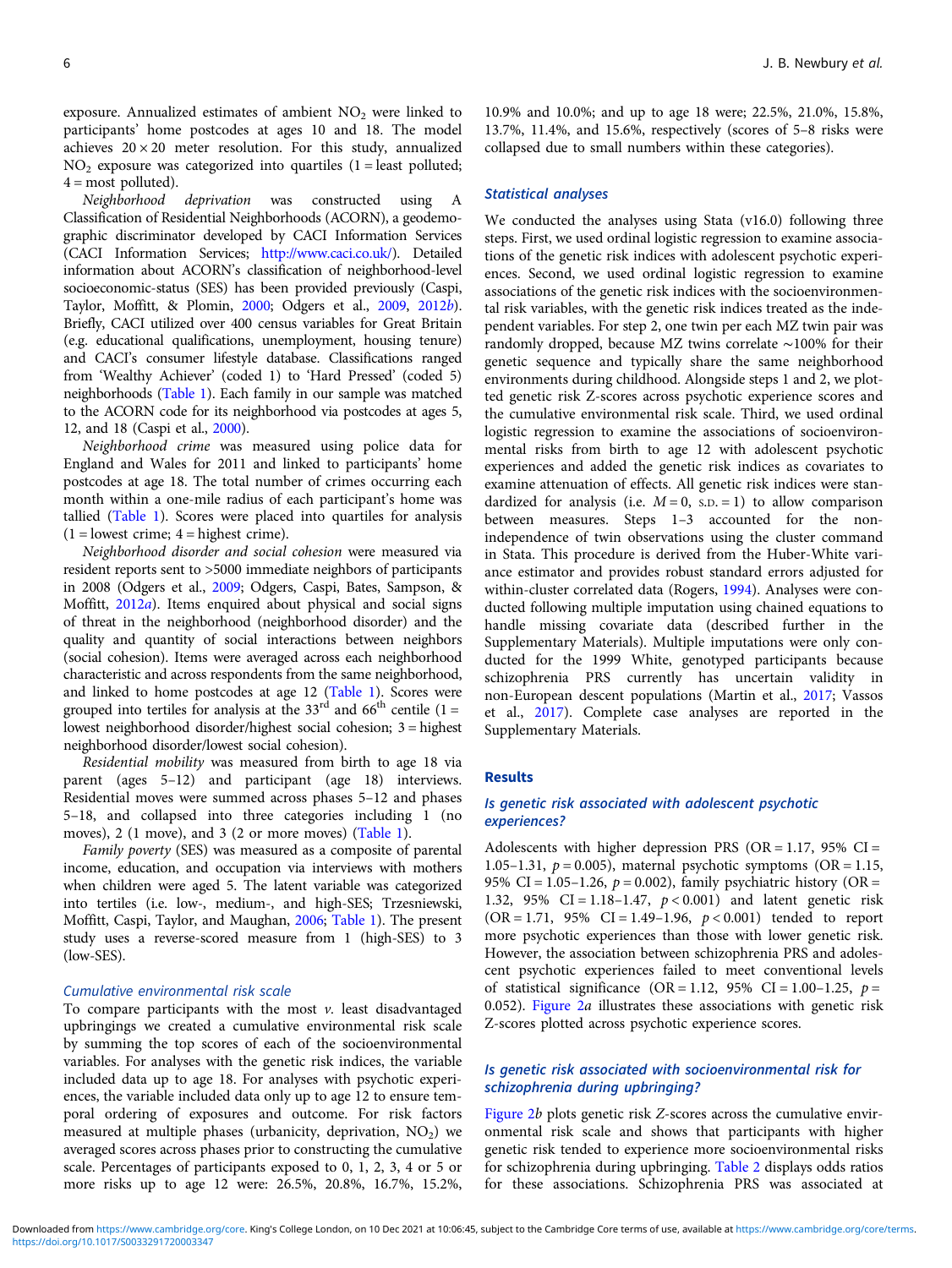<span id="page-6-0"></span>

Fig. 2. Genetic risk Z-scores and 95% confidence intervals (indicated by doubleheaded lines) across (a) adolescent psychotic experiences scores, and (b) the cumulative environmental risk scale. Note: PRS, polygenic risk score.

 $p < 0.05$  with the cumulative environmental risk scale, age-18 urbanicity, neighborhood crime, neighborhood disorder, residential mobility, and family poverty (all OR's >1.12). Depression PRS was associated at  $p < 0.05$  with the cumulative environmental risk scale, age-12 and age-18 neighborhood deprivation, neighborhood crime, and neighborhood social cohesion (all ORs >1.11). Maternal psychotic symptoms were associated at  $p < 0.05$  only with residential mobility and family poverty (all OR's >1.18). Family psychiatric history was associated at  $p < 0.05$  with the cumulative environmental risk scale, age-12 and age-18 neighborhood deprivation, neighborhood disorder, residential mobility, and family poverty (all OR's >1.15). Finally, latent genetic risk was associated at  $p < 0.05$  with the cumulative environmental risk scale, age-5 and age-18 neighborhood deprivation, neighborhood crime, residential mobility, and family poverty (all ORs >1.12).

## Are associations between socioenvironmental risks and adolescent psychotic experiences attenuated by covariate adjustment for genetic risk?

Associations between socioenvironmental risks and adolescent psychotic experiences are reported in [Table 3](#page-8-0) and online Supplementary Table 1. Children exposed to the highest levels of each risk factor had greater odds for psychotic experiences compared to children with the lowest exposure to these risks (all unadjusted ORs =  $1.43-2.98$ ; all  $ps < 0.05$ ). Effect sizes were slightly reduced following covariate adjustment for schizophrenia PRS (2–9% reduction), depression PRS (2–12% reduction) and maternal psychotic symptoms (0–12% reduction), and were often reduced more substantially following covariate adjustment for family history (0–45% reduction) and latent genetic risk (8– 29% reduction). Effect sizes were reduced by 15% (urbanicity) to 75% (residential mobility) after simultaneous adjustment for all genetic risk indices together. Nevertheless, associations mostly remained significant.

#### Complete case analyses

Complete case analyses revealed similar point estimates (online Supplementary Tables 2 and 3).

## **Discussion**

In a cohort of British youth followed from birth to age 18, participants at higher genetic risk were exposed to more socioenvironmental risk factors for schizophrenia during upbringing. Associations in terms of elevated odds were apparent for almost all risk factors examined. Beyond urbanicity, our study incorporated detailed neighborhood- and family-level risks measured from multiple sources. Our sample also captures the full range of socioeconomic and neighborhood conditions found in the UK, and we were thus able to contrast high- and low-risk groups. In doing so, we found that youth with higher genetic risk tended to grow up in more deprived neighborhoods with higher crime and disorder, and within poorer families who moved house more frequently. In fact, gene-environment correlations were more consistent for neighborhood- and family-level risks compared to the area-level risks. This could suggest that gene-environment correlations at the area-level comprise more pronounced geneenvironment correlations at the neighborhood- and family-level. It could also be that larger sample sizes than ours are required to powerfully detect gene-environment correlations at the area-level. Therefore, future research into geosocial patterning of genetic risk requires both precise measures of the environment and representative samples that include high-risk groups.

There was tentative evidence that gene-environment correlations increased across development. For instance, schizophrenia PRS was associated with urbanicity at age 18, but not at ages 5 or 12; and depression PRS and family history were associated with deprivation at ages 12 and 18, but not at age 5. Our findings are consistent with those from a previous report in which schizophrenia PRS was associated with urbanicity at age 15 but not urbanicity at birth (Paksarian et al., [2018](#page-10-0)). These findings provide support for a process of intra-generational drift, in which gene-environment correlations increase over time due to selection into different geographical and social conditions. A process of intra-generational drift is also supported by our novel finding that genetic risk is associated with more residential mobility during upbringing. Continued follow-up of the E-Risk cohort will allow us to test for downward drift further into adulthood. However, effect size differences across time-points were small and should be interpreted with caution. Furthermore, given that several risk factors were measured early in development, our findings cannot entirely be explained by intra-generational drift. Instead, our findings also support an inter-generational process in which families at higher genetic risk drift downward in social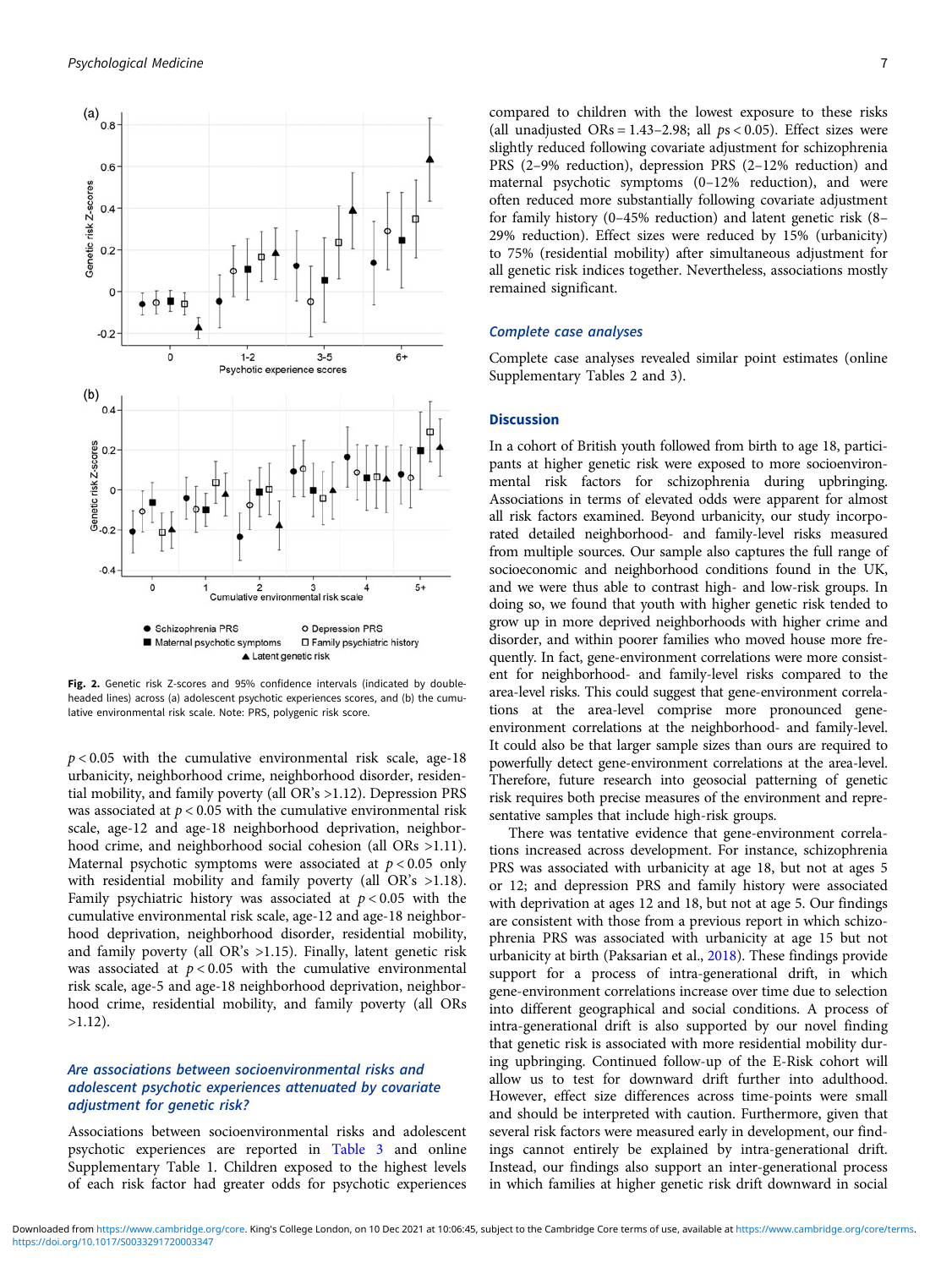<span id="page-7-0"></span>Table 2. Association of genetic risk indices with socioenvironmental risk factors for schizophrenia

|                                                   |                      |                       | Genetic risk indices           |                               |                        |
|---------------------------------------------------|----------------------|-----------------------|--------------------------------|-------------------------------|------------------------|
|                                                   | Schizophrenia PRS    | <b>Depression PRS</b> | Maternal psychotic<br>symptoms | Family psychiatric<br>history | Latent genetic risk    |
| Socioenvironmental risk factors                   | OR (95% CI)          | OR (95% CI)           | OR (95% CI)                    | OR (95% CI)                   | OR (95% CI)            |
| Environmental risk scale (age 5-18)               | $1.18**$ (1.06-1.33) | $1.20**$ (1.08-1.34)  | $1.08$ (0.96-1.23)             | $1.25***$ $(1.11-1.40)$       | $1.21**$ (1.07-1.38)   |
| Urbanicity                                        |                      |                       |                                |                               |                        |
| Age 5                                             | $1.10$ † (0.99-1.23) | $1.05(0.93 - 1.18)$   | $0.90$ † $(0.82 - 1.00)$       | $1.07$ (0.95-1.21)            | $1.10(0.98-1.24)$      |
| Age 12                                            | $1.11$ † (0.99-1.24) | $1.02(0.90-1.15)$     | $0.93$ $(0.83 - 1.04)$         | $1.03$ (0.91-1.15)            | $1.12$ † $(1.00-1.26)$ |
| Age 18                                            | $1.14*$ (1.02-1.27)  | $1.07$ (0.95-1.20)    | $0.91$ † $(0.81 - 1.01)$       | $1.03$ (0.91-1.17)            | $1.09$ (0.97-1.22)     |
| Air pollution                                     |                      |                       |                                |                               |                        |
| Age 10                                            | $1.06$ (0.95-1.18)   | $1.09$ (0.98-1.22)    | $1.00$ (0.90-1.10)             | $1.07$ (0.95-1.21)            | $1.09$ (0.98-1.23)     |
| Age 18                                            | $1.07$ (0.96-1.20)   | $1.11$ † (1.00-1.24)  | $0.96$ (0.86-1.07)             | $1.01$ (0.89-1.14)            | $1.11$ † (0.99-1.24)   |
| Neighborhood deprivation                          |                      |                       |                                |                               |                        |
| Age 5                                             | $1.07$ (0.97-1.19)   | $1.08$ (0.97-1.21)    | $1.05(0.93 - 1.19)$            | $1.07$ (0.96-1.20)            | $1.13* (1.00-1.27)$    |
| Age 12                                            | $1.07$ (0.97-1.19)   | $1.11*$ (1.00-1.24)   | $1.11$ † (0.99-1.25)           | $1.15*$ (1.03-1.29)           | $1.12$ † (1.00-1.25)   |
| Age 18                                            | $1.01$ (0.91-1.12)   | $1.17**$ (1.05-1.30)  | $1.07$ (0.97-1.18)             | $1.15*$ (1.03-1.29)           | $1.15*$ (1.02-1.29)    |
| Neighborhood crime (age 18)                       | $1.13*$ (1.01-1.28)  | $1.12*$ (1.00-1.24)   | $1.08$ (0.96-1.22)             | $1.10$ (0.98-1.25)            | $1.12*$ (1.00-1.26)    |
| Neighborhood disorder (age 12)                    | $1.16**$ (1.04-1.30) | $1.11$ † (1.00-1.24)  | $1.02$ (0.89-1.16)             | $1.15*$ (1.02-1.30)           | $1.13$ † (0.99-1.28)   |
| Neighborhood social cohesion<br>$(\text{age }12)$ | $1.10$ (0.98-1.23)   | $1.14* (1.02-1.28)$   | $0.97$ (0.86-1.09)             | $1.11$ † (0.98-1.25)          | $1.10$ (0.97-1.25)     |
| Residential mobility                              |                      |                       |                                |                               |                        |
| Ages 5-12                                         | $1.16*$ (1.02-1.32)  | $1.06$ (0.93-1.21)    | $1.19**$ (1.05-1.35)           | $1.40***$ (1.22-1.59)         | $1.13$ † (0.99-1.28)   |
| Ages 5-18                                         | $1.18**$ (1.05-1.32) | $1.08$ (0.96-1.22)    | $1.27***$ $(1.14-1.41)$        | $1.38***$ (1.22-1.56)         | $1.16* (1.02-1.33)$    |
| Family poverty (age 5)                            | $1.12*$ (1.00-1.24)  | $1.11$ † (1.00-1.24)  | $1.18**$ (1.05-1.33)           | $1.30***$ $(1.14-1.47)$       | $1.14* (1.02-1.30)$    |

Note: CI, confidence intervals; OR, odds ratio; PRS, polygenic risk score;  $\uparrow$  p < 0.05; \*\* p < 0.01; \*\* p < 0.01. Bold font indicates p < 0.05. All analyses control for the non-independence of twin observations and include only one twin per MZ twin pair. Analyses were conducted following multiple imputations via chained equations for genotyped, European ancestry participants (N = 1999).

mobility across generations into more disadvantaged environments. That is, participants who inherited higher genetic risk also tended to be born and raised in riskier environments.

Following covariate adjustment for the genetic risk indices, effect sizes were often attenuated more substantially by family history and latent genetic risk v. PRS. This likely reflects, in part, that family- and twin-based measures capture genetic risk more comprehensively at present compared to PRS. This could also be because family history captures unmeasured environmental risks shared between family members which contributed to the expression of mental illness in the family. Nevertheless, the association between socioenvironmental risk factors and psychotic experiences existed above and beyond five genetic risk indices in our study. Though residual confounding is inevitable, our findings lend support for an important role of socioenvironmental conditions during upbringing in early expressions of psychosis.

#### Limitations

We acknowledge several limitations. First, PRS for schizophrenia currently capture ∼30% of the SNP-based heritability for schizophrenia (Ripke et al., [2014\)](#page-10-0), despite behavioral genetics studies demonstrating that >70% of schizophrenia variance is due to genetic factors (Lichtenstein et al., [2009](#page-9-0)). Indeed, schizophrenia PRS

was only weakly associated with adolescent psychotic experiences in our study. The ability of PRS to capture genetic liability and predict phenotypic variance is expected to increase as the size of GWAS samples increases (Visscher et al., [2017](#page-10-0)). Second, family psychiatric history (and by design, maternal psychotic symptoms) was biased towards maternal family history (though mothers also reported on the twins' father's psychiatric history). In large cohort studies with finite resources it is common to focus on maternal reports, partly because mothers typically retain main custody in instances of parental separation (Braver, Ellman, Votruba, & Fabricius, [2011](#page-9-0)). Third, it was necessary to restrict all analyses (MICE and complete case) to European descent participants because PRS are currently suitable only within ancestries matched to the original GWAS (Martin et al., [2017](#page-10-0); Vassos et al., 2017). Fourth, adolescent psychotic experiences were self-reported and may have included false positives. In addition, the measure covered only positive psychotic symptoms. Negative and disorganized symptoms are potentially more clinically-pertinent (Ho, Nopoulos, Flaum, Arndt, & Andreasen, [1998\)](#page-9-0), but are also, unfortunately, harder to assess (Stahl & Buckley, [2007](#page-10-0)). Finally, the E-Risk sample comprises twins, who could differ from singletons in terms of both measured and unmeasured factors. However, E-Risk families are representative of the UK population in terms of urbanicity (Office for National Statistics, [2013](#page-10-0)) and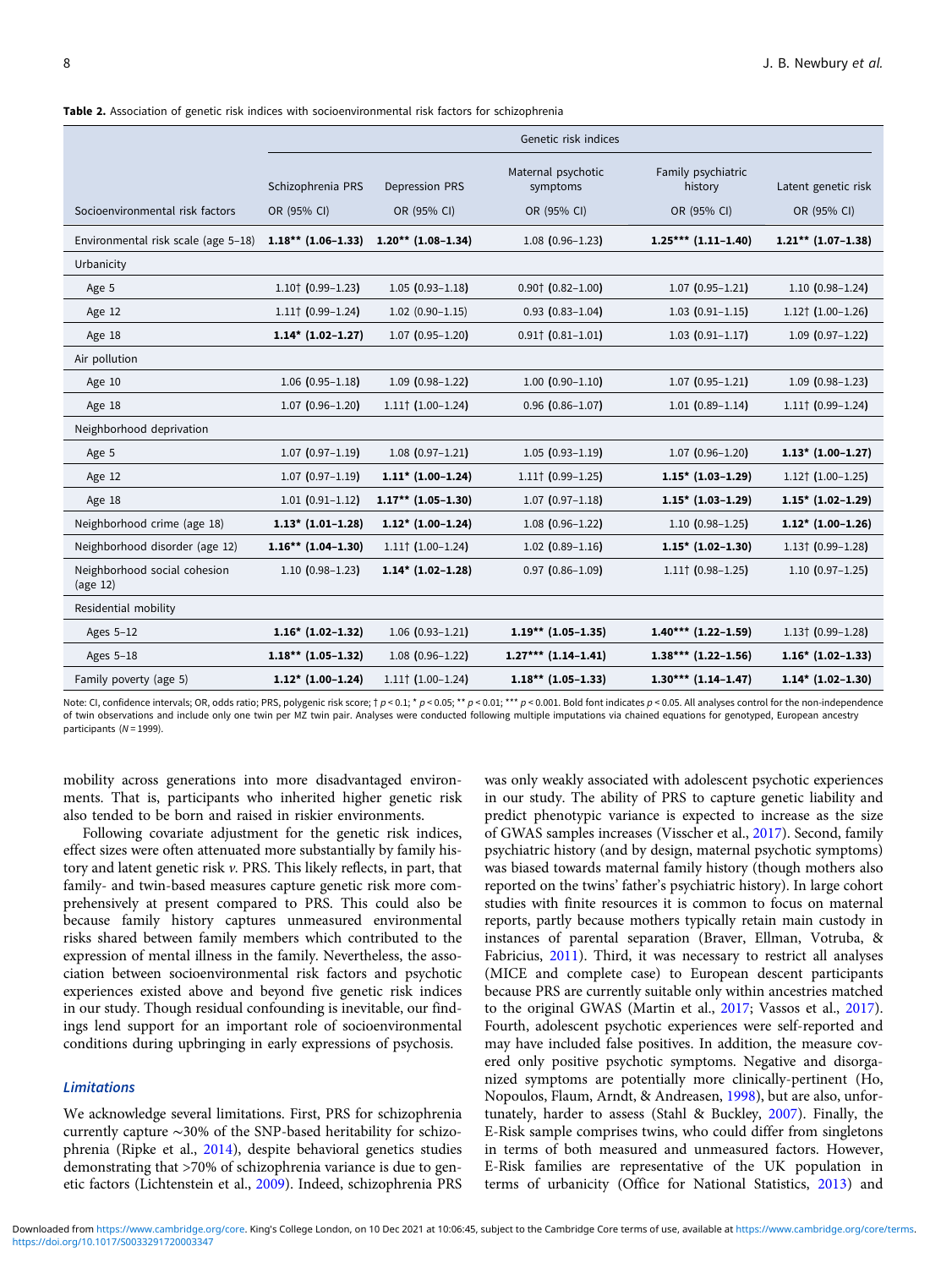<span id="page-8-0"></span>

| able 3. Association of socioenvironmental risk factors with adolescent                                                            |                       |                                                                               | psychotic experiences               |                                                                                                                             |                         |                          |                               |
|-----------------------------------------------------------------------------------------------------------------------------------|-----------------------|-------------------------------------------------------------------------------|-------------------------------------|-----------------------------------------------------------------------------------------------------------------------------|-------------------------|--------------------------|-------------------------------|
|                                                                                                                                   |                       |                                                                               |                                     | Model adjustment                                                                                                            |                         |                          |                               |
|                                                                                                                                   | Unadjusted            | Schizophrenia PRS                                                             |                                     | Depression PRS Maternal psychotic symptoms Family psychiatric history Latent genetic risk All genetic risk indices together |                         |                          |                               |
| Socioenvironmental risk factors <sup>a</sup>                                                                                      | OR (95% CI)           | ຣ<br>OR (95%                                                                  | OR (95% CI)                         | OR (95% CI)                                                                                                                 | OR (95% CI)             | OR (95% CI)              | OR (95% CI)                   |
| Environmental risk scale                                                                                                          |                       | $2.98***$ ( $1.88-4.73$ ) $2.93***$ ( $1.85-4.64$ ) $2.88***$ ( $2.81-4.58$ ) |                                     | $2.91***$ $(1.84-4.62)$                                                                                                     | $2.70***$ (1.71-4.25)   | $2.64***$ (1.76-3.98)    | $2.34***$ (1.55-3.54)         |
| Urbanicity (age 5)                                                                                                                | $1.49*$ $(1.06-2.08)$ | $1.46* (1.04 - 2.04)$                                                         | $1.47*$ $(1.05-2.05)$               | $1.50*(1.07-2.11)$                                                                                                          | $1.46* (1.04 - 2.04)$   | $1.43*$ $(1.06-1.92)$    | $1.39*$ $(1.03-1.87)$         |
| Urbanicity (age 12)                                                                                                               |                       | $1.51$ * (1.09-2.09) $1.48$ * (1.07-2.05)                                     | $1.50*(1.08-2.08)$                  | $1.52^*$ $(1.10-2.11)$                                                                                                      | $1.51*$ $(1.10-2.09)$   | $1.43*$ $(1.08-1.90)$    | $1.42*(1.06-1.90)$            |
| Air pollution                                                                                                                     |                       | $1.43$ * $(1.06-1.93)$ $1.41$ * $(1.04-1.91)$                                 | $1.40*(1.04 - 1.89)$                | $1.40*$ $(1.04-1.90)$                                                                                                       | $1.40*$ $(1.04-1.90)$   | $1.33*$ $(1.02 - 1.72)$  | $1.27 \uparrow (0.98 - 1.66)$ |
| Neighborhood deprivation (age 5) 1.87*** (1.38-2.55) 1.85*** (1.36-2.52) 1.85*** (1.36-2.53)                                      |                       |                                                                               |                                     | $1.85***$ (1.36-2.52)                                                                                                       | $1.81***$ (1.33-2.47)   | $1.75***$ (1.34-2.30)    | $1.69***$ (1.29-2.23)         |
| Neighborhood deprivation (age 12) 2.14*** (1.56-2.93) 2.11*** (1.54                                                               |                       |                                                                               | $-2.90$ ) $2.09***$ $(1.53-2.87)$   | $2.09***$ (1.53-2.87)                                                                                                       | $2.04***$ (1.49-2.78)   | $2.02***$ (1.54-2.66)    | $1.89***$ $(1.43-2.50)$       |
| Neighborhood disorder                                                                                                             |                       | $1.64**$ (1.24-2.18) $1.61**$ (1.21-2.14)                                     | $1.61$ <sup>*</sup> $(1.21 - 2.13)$ | $1.62^*$ (1.23-2.15)                                                                                                        | $1.57**$ $(1.19-2.08)$  | $1.56**$ $(1.21-2.01)$   | $1.47**$ $(1.14-1.90)$        |
| Neighborhood social cohesion                                                                                                      |                       | $1.55**$ $(1.19-2.02)$ $1.53**$ $(1.18-1.99)$                                 | $1.50**$ (1.15-1.96)                | $1.55**$ $(1.19-2.01)$                                                                                                      | $1.51**$ $(1.16-1.97)$  | $1.49***$ $(1.19-1.86)$  | $1.42**$ $(1.13-1.79)$        |
| Residential mobility                                                                                                              |                       | $1.31$ * $(1.00-1.71)$ $1.28$ † $(0.98-1.68)$                                 | $1.27 \uparrow (0.97 - 1.67)$       | $1.27\uparrow(0.97 - 1.67)$                                                                                                 | $1.16(0.88 - 1.54)$     | $1.21$ † $(0.97 - 1.53)$ | $1.07(0.85 - 1.36)$           |
| Family poverty                                                                                                                    |                       | $2.17***$ (1.65-2.85) $2.14***$ (1.63-2.82) $2.13***$ (1.62-2.80)             |                                     | $2.10***$ (1.60-2.77)                                                                                                       | $2.01***$ $(1.52-2.65)$ | $2.02***$ (1.60-2.55)    | $1.85***$ (1.45-2.35)         |
| lote: CI, confidence intervals; OR, odds ratio from ordinal logistic regression; 1p < 0.1; *p < 0.01; *** p < 0.01; *** p < 0.01. |                       |                                                                               |                                     |                                                                                                                             |                         |                          |                               |

specified Note: CI, confidence intervals; OR, odds ratio from ordinal logistic regression; †ρ<0.01; \*ρ<0.05; \*\*ρ<0.001.<br>"Odds ratios are for the top κ, odds ratio from ordinal logistic regression; †ρ<0.01; \*ρ<0.05; \*\*ρ<0.001.<br>"Odds .<br>E  $\frac{1}{2}$ addition sex in tor twin observations. control genetic risk measure. Missing values were multiply imputed using chained equations for genotyped European ancestry participants (N = 1999). All analyses control for the non-independence of twin observations. all models ৳ the unadjusted model, the non-independence Supplementary Table 1). Aside from<br>(N = 1999). All analyses control for th levels are shown in online :<br>pean ancestry participants ss all lev<br>Europea (association across<br>ns for genotyped Eu sk factor (associanting) risk i socioenvironmental risl<br>imputed using chained are for the top v. bottom level of each<br>measure. Missing values were multiply i ratios risk r genetic adds r

Department for Communities and Local Government, [2015](#page-9-0)). The prevalence of psychotic experiences in our sample was also comparable to those from general population studies of non-twins (Spauwen et al., [2004](#page-10-0); Yoshizumi et al., [2004](#page-10-0); Yung et al., [2009](#page-10-0)).

socioeconomic conditions (CACI Information Services, [2006](#page-9-0);

# Conclusion

Urbanicity, deprivation, neighborhood crime and disorder, residential mobility and poverty have been consistently associated with both clinical and subclinical expressions of psychosis. Our findings have implications for interpreting the causality of these associations. It is very unlikely that associations are entirely confounded by genetics. Indeed, associations between socioenvironmental risk factors and adolescent psychotic experiences existed above and beyond five indices of genetic risk in our study. However, our findings add to growing evidence that a degree of genetic confounding exists. Future investigations into the environment and psychosis should continue to consider gene-environment correlation as a non-causal contributor to associations. Understanding the processes leading to intra- and intergenerational drift could also open up valuable new avenues for improving psychiatric interventions and reducing socioenvironmental inequalities.

Supplementary material. The supplementary material for this article can be found at [https://doi.org/10.1017/S0033291720003347.](https://doi.org/10.1017/S0033291720003347)

Acknowledgements. We are grateful to the study mothers and fathers, the twins, and the twins' teachers for their participation. Our thanks to members of the E-Risk team for their dedication, hard work, and insights and, the Nuffield Foundation, the Avielle Foundation, and to CACI Inc. We would like to acknowledge the assistance of the Duke Molecular Physiology Institute Molecular Genomics core, plus Dr Sean Beevers, Dr Nutthida Kitwiroon and Dr Andrew Beddows for the generation of data for this manuscript. The E-Risk Study is funded by the UK Medical Research Council [G1002190]. Additional support was provided by the National Institute of Child Health and Human Development [HD077482]; the British Academy [SQ140024]; and the Jacobs Foundation. This work used a high-performance computing facility partially supported by grant 2016-IDG-1013 ('HARDAC + : Reproducible HPC for Next-generation Genomics') from the North Carolina Biotechnology Center. The pollution data were funded by a joint grant from the Natural Environment Research Council, the UK Medical Research Council, and the Chief Scientist Office [NE/P010687/1] and also supported by the King's Together Multi and Interdisciplinary Research Scheme (Wellcome Trust Institutional Strategic Support Fund; [204823/Z/ 16/Z]). JBN received a Postdoctoral Research Fellowship [ES/S011196/1] from the Economic and Social Research Council (ESRC), an Early Career Bridging and Career Development Grant [IS-BRC-1215-20018] from the NIHR-Maudsley Biomedical Research Centre, and a Sir Henry Wellcome Research Fellowship from the Wellcome Trust [218632/Z/19/Z]. This paper represents independent research part funded by the National Institute for Health Research (NIHR) Biomedical Research Centre at South London and Maudsley NHS Foundation Trust and King's College London. LA is the Mental Health Leadership Fellow for the UK ESRC. HLF was supported by a British Academy Mid-Career Fellowship [MD\170005] and by the ESRC Centre for Society and Mental Health at King's College London [ES/ S012567/1]. DWB and CLO were supported by fellowships from Jacobs Foundation. CLO is supported by the Canadian Institute for Advanced Research. DWB is supported by a Russell Sage Foundation award. TM is a British Academy Postdoctoral Fellow. The views expressed are those of the authors and not necessarily those of the NHS, the NIHR, the Department of Health and Social Care, the ESRC, the Wellcome Trust or King's College London.

Conflict of interest. None.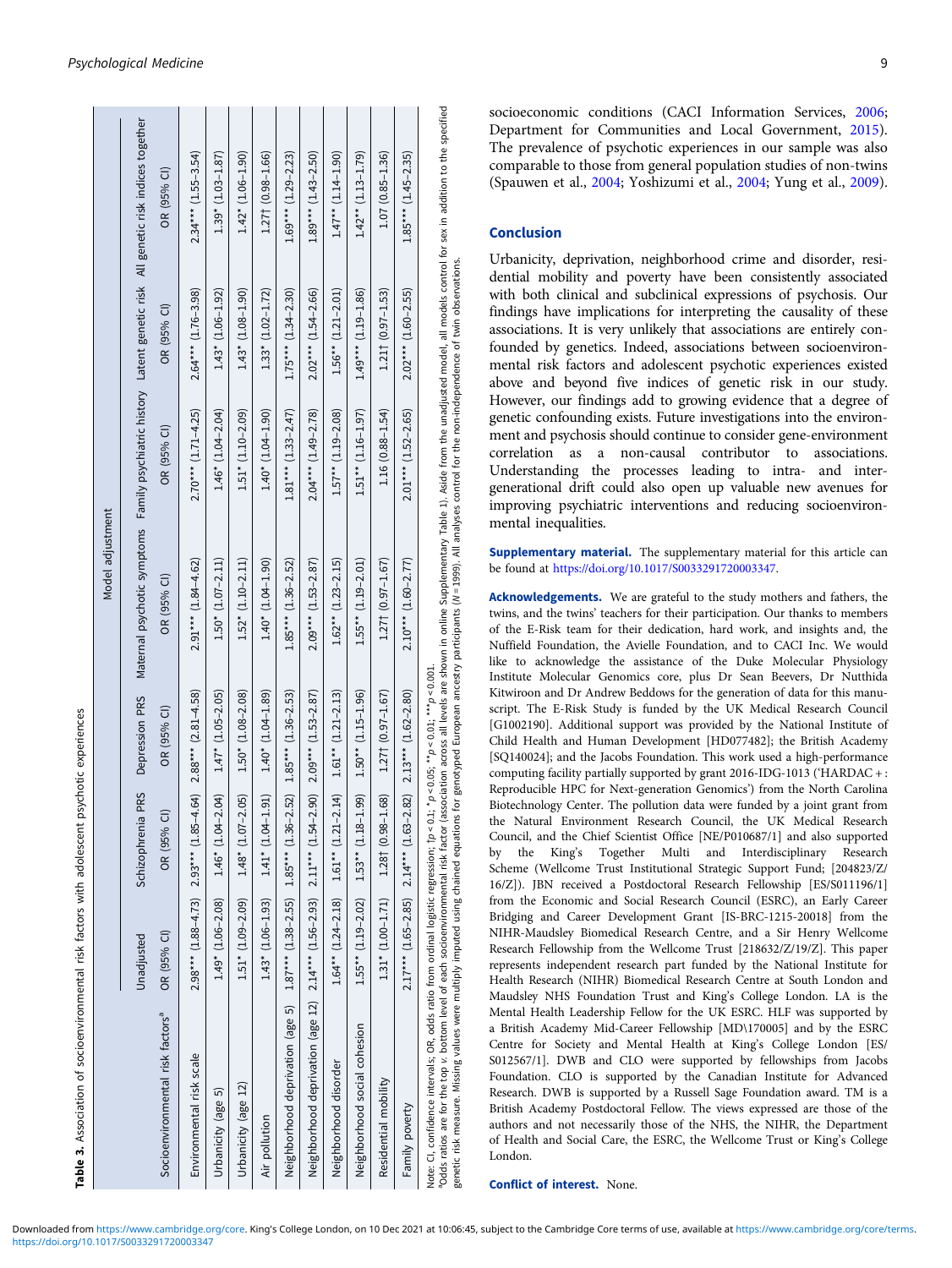<span id="page-9-0"></span>Ethical standards. The authors assert that all procedures contributing to this work comply with the ethical standards of the relevant national and institutional committees on human experimentation and with the Helsinki Declaration of 1975, as revised in 2008.

#### References

- Alvarez, H. A. O., Kubzansky, L. D., Campen, M. J., & Slavich, G. M. (2018). Early life stress, air pollution, inflammation, and disease: An integrative review and immunologic model of social-environmental adversity and lifespan health. Neuroscience and Biobehavioral Reviews, 92, 226–242. doi:10.1016/j.neubiorev.2018.06.002.
- American Psychiatric Association (1994). Diagnostic and statistical manual of mental disorders. Washington, DC: American Psychiatric Association.
- Arseneault, L., Cannon, M., Fisher, H. L., Polanczyk, G., Moffitt, T. E., & Caspi, A. (2011). Childhood trauma and children's emerging psychotic symptoms: A genetically sensitive longitudinal cohort study. American Journal of Psychiatry, 168, 65–72. doi:10.1176/appi.ajp.2010.10040567.
- Beevers, S. D., Kitwiroon, N., Williams, M. L., & Carslaw, D. C. (2012). One way coupling of CMAQ and a road source dispersion model for fine scale air pollution predictions. Atmospheric Environment, 59, 47–58. doi:10.1016/j.atmosenv.2012.05.034.
- Belsky, D. W., Caspi, A., Arseneault, L., Corcoran, D. L., Domingue, B. W., Harris, K. M., … Prinz, J. (2019). Genetics and the geography of health, behaviour and attainment. Nature Human Behaviour, 3, 576–586. doi:10.1038/s41562-019-0562-1.
- Bhavsar, V., Boydell, J., Murray, R., & Power, P. (2014). Identifying aspects of neighbourhood deprivation associated with increased incidence of schizophrenia. Schizophrenia Research, 156, 115–121. doi:10.1016/j.schres.2014. 03.014.
- Braver, S. L., Ellman, I. M., Votruba, A. M., & Fabricius, W. V. (2011). Lay judgments about child custody after divorce. Psychology, Public Policy, and Law, 17, 212. doi:10.1037/a0023194.
- CACI Information Services (2006). ACORN User guide. London, UK: CACI.
- Carslaw D. C. (2011, April 15). Defra urban model evaluation analysis Phase 1. Report to Defra, Environmental Research Group. Retrieved from [https://](https://uk-air.defra.gov.uk/library/reports?report_id=654) [uk-air.defra.gov.uk/library/reports?report\\_id=654.](https://uk-air.defra.gov.uk/library/reports?report_id=654)
- Caspi, A., Taylor, A., Moffitt, T. E., & Plomin, R. (2000). Neighborhood deprivation affects children's mental health: Environmental risks identified in a genetic design. Psychological Science, 11, 338–342. doi:10.1111/ 1467-9280.00267.
- Chang, C. C., Chow, C. C., Tellier, L. C., Vattikuti, S., Purcell, S. M., & Lee, J. J. (2015). Second-generation PLINK: Rising to the challenge of larger and richer datasets. Gigascience, 4, s13742–s13015. doi:10.1186/s13742-015- 0047-8.
- Colodro-Conde, L., Couvy-Duchesne, B., Whitfield, J. B., Streit, F., Gordon, S., Kemper, K. E., … de Zeeuw, E. L. (2018). Association between population density and genetic risk for schizophrenia. JAMA Psychiatry, 75, 901–910. doi:10.1001/jamapsychiatry.2018.1581.
- Davidson, L. L., Grigorenko, E. L., Boivin, M. J., Rapa, E., & Stein, A. (2015). A focus on adolescence to reduce neurological, mental health and substance-use disability. Nature, 527, S161–S166. doi:10.1038/nature16030.
- Department for Communities and Local Government (2015). The English indices of deprivation: 2015. London: Department for Communities and Local Government.
- Dudbridge, F. (2013). Power and predictive accuracy of polygenic risk scores. Plos Genetics, 9, e1003348. doi:10.1371/journal.pgen.1003348.
- Euesden, J., Lewis, C. M., & O'Reilly, P. F. (2014). PRSice: Polygenic risk score software. Bioinformatics (Oxford, England), 31, 1466–1468. doi:10.1093/bioinformatics/btu848.
- Gao, Q., Xu, Q., Guo, X., Fan, H., & Zhu, H. (2017). Particulate matter air pollution associated with hospital admissions for mental disorders: A timeseries study in Beijing, China. European Psychiatry, 44, 68–75. doi:10.1016/ j.eurpsy.2017.02.492.
- Genomes Project Consortium (2015). A global reference for human genetic variation. Nature, 526, 68. doi:10.1038/nature15393.
- Ho, B.-C., Nopoulos, P., Flaum, M., Arndt, S., & Andreasen, N. C. (1998). Two-year outcome in first-episode schizophrenia: Predictive value of symptoms for quality of life. American Journal of Psychiatry, 155, 1196–1201. doi:10.1176/ajp.155.9.1196.
- Horsdal, H. T., Agerbo, E., McGrath, J. J., Vilhjálmsson, B. J., Antonsen, S., Closter, A. M., … Webb, R. T. (2019). Association of childhood exposure to nitrogen dioxide and polygenic risk score for schizophrenia with the risk of developing schizophrenia. JAMA Network Open, 2, e1914401– e1914401. doi:10.1001/jamanetworkopen.2019.14401.
- Howes, O. D., & Murray, R. M. (2014). Schizophrenia: An integrated sociodevelopmental-cognitive model. The Lancet, 383, 1677–1687. doi:10.1016/S0140-6736(13)62036-X.
- Howie, B. N., Donnelly, P., & Marchini, J. (2009). A flexible and accurate genotype imputation method for the next generation of genome-wide association studies. Plos Genetics, 5, e1000529. doi:10.1371/journal.pgen.1000529.
- Kirkbride, J. B., Jones, P. B., Ullrich, S., & Coid, J. W. (2014). Social deprivation, inequality, and the neighborhood-level incidence of psychotic syndromes in East London. Schizophrenia Bulletin, 40, 169–180. doi:10.1093/ schbul/sbs151.
- Lederbogen, F., Kirsch, P., Haddad, L., Streit, F., Tost, H., Schuch, P., … Deuschle, M. (2011). City living and urban upbringing affect neural social stress processing in humans. Nature, 474, 498–501. doi:10.1038/ nature10190.
- Legge, S. E., Jones, H. J., Kendall, K. M., Pardiñas, A. F., Menzies, G., Bracher-Smith, M., … Hotopf, M. (2019). Association of genetic liability to psychotic experiences with neuropsychotic disorders and traits. JAMA Psychiatry, 76, 1256–1265. doi:10.1001/jamapsychiatry.2019.2508.
- Lichtenstein, P., Yip, B. H., Björk, C., Pawitan, Y., Cannon, T. D., Sullivan, P. F., & Hultman, C. M. (2009). Common genetic determinants of schizophrenia and bipolar disorder in Swedish families: A population-based study. The Lancet, 373, 234–239. doi:10.1016/S0140-6736(09)60072-6.
- Loewy, R. L., Pearson, R., Vinogradov, S., Bearden, C. E., & Cannon, T. D. (2011). Psychosis risk screening with the Prodromal Questionnaire—brief version (PQ-B). Schizophrenia Research, 129, 42–46. doi:10.1016/j.schres. 2011.03.029.
- Martin, A. R., Gignoux, C. R., Walters, R. K., Wojcik, G. L., Neale, B. M., Gravel, S., … Kenny, E. E. (2017). Human demographic history impacts genetic risk prediction across diverse populations. The American Journal of Human Genetics, 100, 635–649. doi:10.1016/j.ajhg.2017.03.004.
- Milne, B., Moffitt, T., Crump, R., Poulton, R., Rutter, M., Sears, M., … Caspi, A. (2008). How should we construct psychiatric family history scores? A comparison of alternative approaches from the Dunedin Family Health History Study. Psychological Medicine, 38, 1793–1802. doi:10.1017/ S0033291708003115.
- Moffitt T. E. and The E-Risk Study Team (2002). Teen-aged mothers in contemporary Britain. Journal of Child Psychology and Psychiatry and Allied Disciplines, 43, 727–742. doi:10.1111/1469-7610.00082.
- Mortensen, P. B., Pedersen, C. B., Westergaard, T., Wohlfahrt, J., Ewald, H., Mors, O., … Melbye, M. (1999). Effects of family history and place and season of birth on the risk of schizophrenia. New England Journal of Medicine, 340, 603–608. doi:10.1056/nejm199902253400803.
- Newbury, J. B., Arseneault, L., Beevers, S. D., Kitwiroon, N., Roberts, S., Pariante, C. M., … Fisher, H. L. (2019). Association of air pollution exposure with psychotic experiences during adolescence. JAMA Psychiatry, 76, 614–623. doi:10.1001/jamapsychiatry.2019.0056.
- Newbury, J. B., Arseneault, L., Caspi, A., Moffitt, T. E., Odgers, C. L., Baldwin, J. R., … Fisher, H. L. (2017). In the eye of the beholder: Perceptions of neighborhood adversity and psychotic experiences in adolescence. Development and Psychopathology, 29, 1823–1837. doi:10.1017/ S0954579417001420.
- Newbury, J., Arseneault, L., Caspi, A., Moffitt, T. E., Odgers, C. L., & Fisher, H. L. (2016). Why are children in urban neighborhoods at increased risk for psychotic symptoms? Findings from a UK longitudinal cohort study. Schizophrenia Bulletin, 42, 1372–1383. doi:10.1093/schbul/sbw052.
- Newbury, J., Arseneault, L., Caspi, A., Moffitt, T. E., Odgers, C. L., & Fisher, H. L. (2018). Cumulative effects of neighborhood social adversity and personal